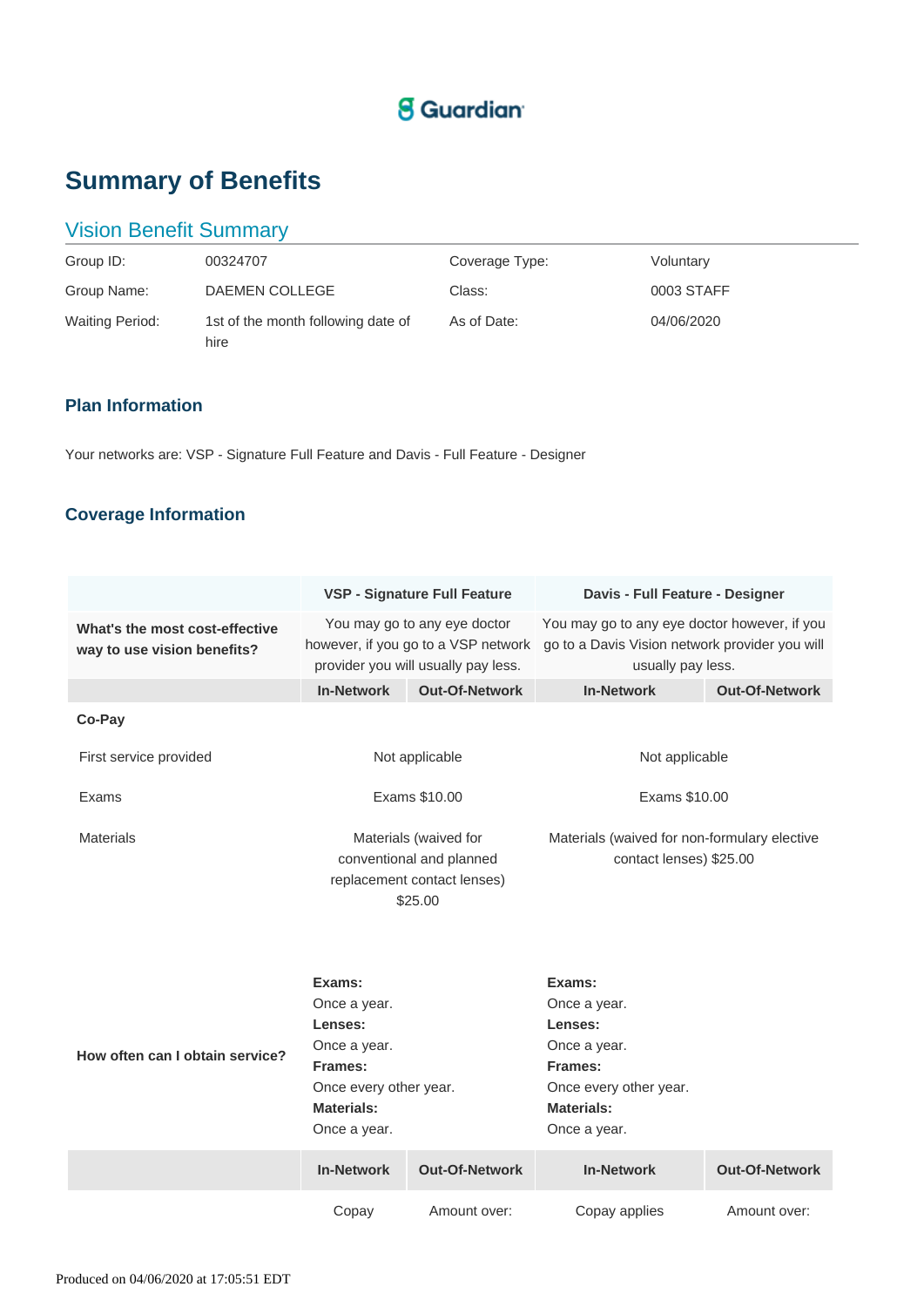|                                                               | <b>VSP - Signature Full Feature</b>                                                                        |                                                 | Davis - Full Feature - Designer                                                                                                                                                                                    |                                                          |
|---------------------------------------------------------------|------------------------------------------------------------------------------------------------------------|-------------------------------------------------|--------------------------------------------------------------------------------------------------------------------------------------------------------------------------------------------------------------------|----------------------------------------------------------|
| What's the most cost-effective<br>way to use vision benefits? | You may go to any eye doctor<br>however, if you go to a VSP network<br>provider you will usually pay less. |                                                 | You may go to any eye doctor however, if you<br>go to a Davis Vision network provider you will<br>usually pay less.                                                                                                |                                                          |
|                                                               | <b>In-Network</b>                                                                                          | <b>Out-Of-Network</b>                           | <b>In-Network</b>                                                                                                                                                                                                  | <b>Out-Of-Network</b>                                    |
| Eye exams                                                     | applies                                                                                                    | \$50.00                                         |                                                                                                                                                                                                                    | \$50.00                                                  |
| <b>Lenses</b>                                                 |                                                                                                            |                                                 |                                                                                                                                                                                                                    |                                                          |
| Single vision lenses                                          | Copay<br>applies                                                                                           | Amount over:<br>\$48.00                         | Copay applies                                                                                                                                                                                                      | Amount over:<br>\$48.00                                  |
| Lined bifocal lenses                                          | Copay<br>applies                                                                                           | Amount over:<br>\$67.00                         | Copay applies                                                                                                                                                                                                      | Amount over:<br>\$67.00                                  |
| Lined trifocal lenses                                         | Copay<br>applies                                                                                           | Amount over:<br>\$86.00                         | Copay applies                                                                                                                                                                                                      | Amount over:<br>\$86.00                                  |
| Lenticular lenses                                             | Copay<br>applies                                                                                           | Amount over:<br>\$126.00                        | Copay applies                                                                                                                                                                                                      | Amount over:<br>\$126.00                                 |
| <b>Contact Lenses</b>                                         |                                                                                                            |                                                 |                                                                                                                                                                                                                    |                                                          |
| Conventional                                                  | Amount<br>over:<br>\$130.00                                                                                | Amount over:<br>\$120.00                        | \$135.00, 15% discount<br>on amount over<br>\$135.00.                                                                                                                                                              | Amount over:<br>\$105.00                                 |
| Planned replacement and<br>disposable                         | Amount over<br>\$130.00                                                                                    | \$120 Max<br>(copay waived)                     | \$135.00, 15% discount<br>on amount over<br>\$135.00.                                                                                                                                                              | Amount Over<br>\$105.00                                  |
| Medically necessary                                           | Copay<br>Applies                                                                                           | Amount over:<br>\$210.00                        | Covered in full with<br>prior approval. Copay<br>does not apply.                                                                                                                                                   | Amount over:<br>\$210.00                                 |
| Evaluation and fitting                                        | $15%$ off<br>professional<br>fee                                                                           | Included in<br><b>Contact Lens</b><br>allowance | 15% off professional<br>fee $1$                                                                                                                                                                                    | Included in<br><b>Elective Contact</b><br>Lens allowance |
| <b>Frames</b>                                                 | \$130.00,<br>20%<br>discount on<br>amount over<br>\$130.00.                                                | Amount over:<br>\$48.00                         | \$135.00, 20% discount<br>on amount over<br>\$135.00, except Sam's<br>Club/Walmart. <sup>2</sup>                                                                                                                   | Amount over:<br>\$48.00                                  |
| <b>Lens &amp; Frame Allowance</b>                             | No discounts                                                                                               | No discounts                                    | No discounts                                                                                                                                                                                                       | No discounts                                             |
| <b>Cosmetic Extras</b>                                        | <b>Discounted</b><br>at an<br>average of<br>30%.                                                           | No discounts                                    | No additional charge<br>for: Oversize lens,<br>polycarbonate for kids,<br>polycarbonate for<br>adults with strong<br>prescriptions <sup>3</sup> , tinting.<br>Others discounted at<br>20%-50% off retail<br>price. | No discounts                                             |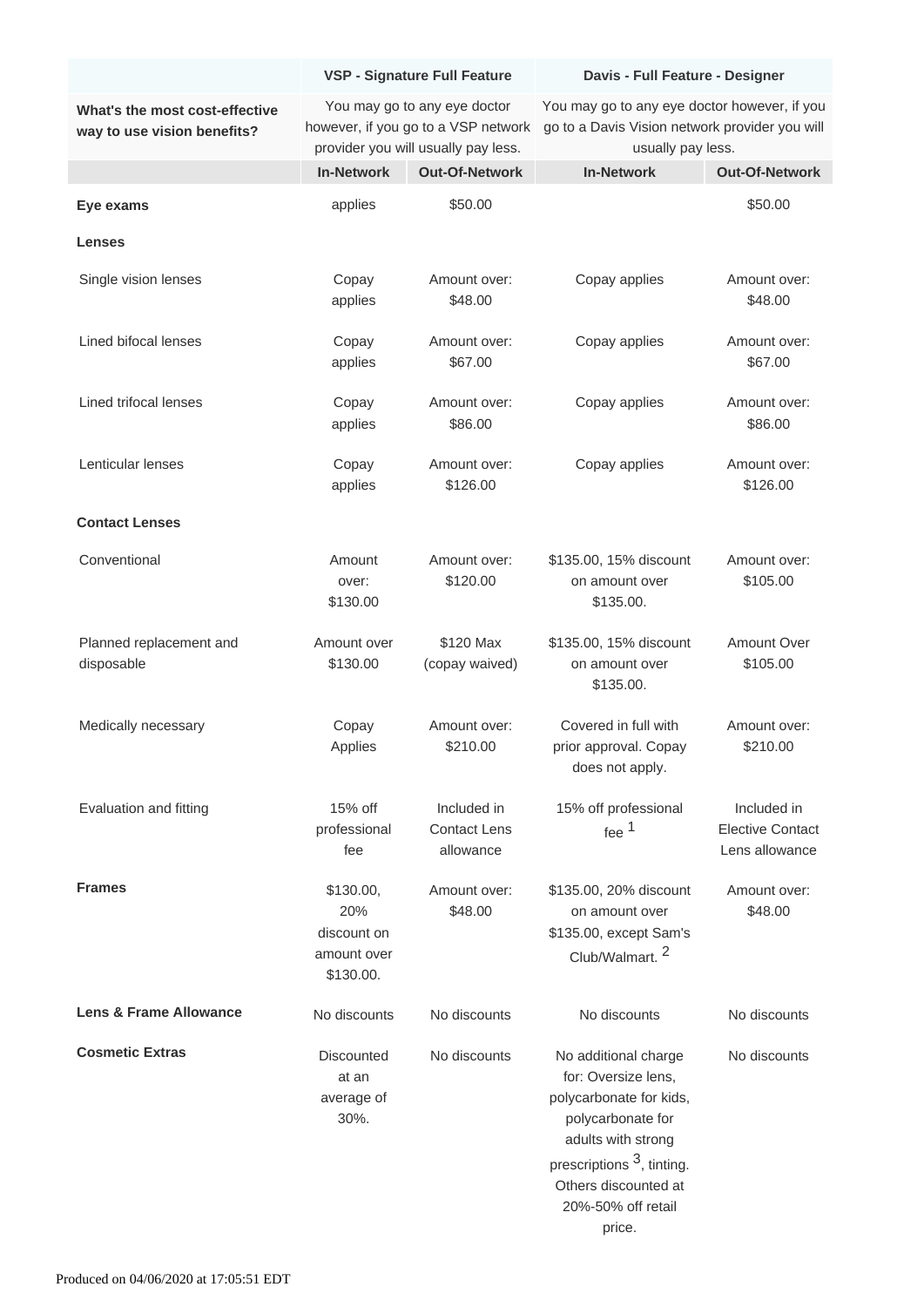|                                                               |                                                                                                            | VSP - Signature Full Feature | Davis - Full Feature - Designer                                                                                     |                       |
|---------------------------------------------------------------|------------------------------------------------------------------------------------------------------------|------------------------------|---------------------------------------------------------------------------------------------------------------------|-----------------------|
| What's the most cost-effective<br>way to use vision benefits? | You may go to any eye doctor<br>however, if you go to a VSP network<br>provider you will usually pay less. |                              | You may go to any eye doctor however, if you<br>go to a Davis Vision network provider you will<br>usually pay less. |                       |
|                                                               | <b>In-Network</b>                                                                                          | <b>Out-Of-Network</b>        | <b>In-Network</b>                                                                                                   | <b>Out-Of-Network</b> |
| <b>Laser correction surgery</b>                               | Average<br>15%<br>discount off<br>usual price<br>or $5%$ off<br>promotional<br>price.                      | No discounts                 | Up to 25% off usual<br>and customary.                                                                               | No discounts          |
| <b>Hearing</b>                                                | No discounts                                                                                               | No discounts                 | No discounts                                                                                                        | No discounts          |

### **Vision and General Exclusions**

### Important information

This policy provides vision care limited benefits health insurance only. It does not provide basic hospital, basic medical or major medical insurance as defined by the New York State Insurance Department. Coverage is limited to those charges that are necessary for a routine vision examination. Co-pays apply. The plan does not pay for:

- Orthoptics or vision training and any associated supplemental testing;
- Medical or surgical treatment of the eye;
- Eye examination or corrective eyewear required by an employer as a condition of employment;
- Replacement of lenses and frames that are furnished under this plan, which are lost or broken (except at normal intervals when services are otherwise available or a warranty exists).

The plan limits benefits for blended lenses, oversized lenses, photochromic lenses, tinted lenses, progressive multifocal lenses, coated or laminated lenses, a frame that exceeds plan allowance, cosmetic lenses; U-V protected lenses and optional cosmetic processes. The services, exclusions and limitations listed above do not constitute a contract and are a summary only. The Guardian plan documents are the final arbiter of coverage. Contract #GP-1-VSN-96-VIS et al.

### Laser Correction Surgery

Laser surgery is not an insured benefit. The surgery is available at a discounted fee. The covered person must pay the entire discounted fee. In addition, the laser surgery discount may not be available in all states.

1 If contact lenses from formulary are chosen, then evaluation and fit may be included. When contact lenses not in the Formulary are chosen and the evaluation, fit and lenses are supplied by the same vision provider at the same time, all can be applied to the elective contact lens allowance.

2 Frames from Davis Vision's Fashion, Designer, or Premier collections are covered in full in excess of the plan's materials copay. Frames from a Davis Vision network provider that are not in the collections are covered up to the plan's retail allowance in excess of the plan's materials copay.

3 Polycarbonate lenses covered in full for monocular patients and patients with prescriptions greater than or equal to +/-6.00 diopters.

At Sam's Club/Walmart Vision Centers, members receive Sam's Club/Walmart's everyday low price on frame and contact lenses purchases. For eyeglass lens purchases the member receives the lesser of Sam's Club/Walmart's everyday low price or the Davis Vision fixed charge.

### Produced on 04/06/2020 at 17:05:51 EDT